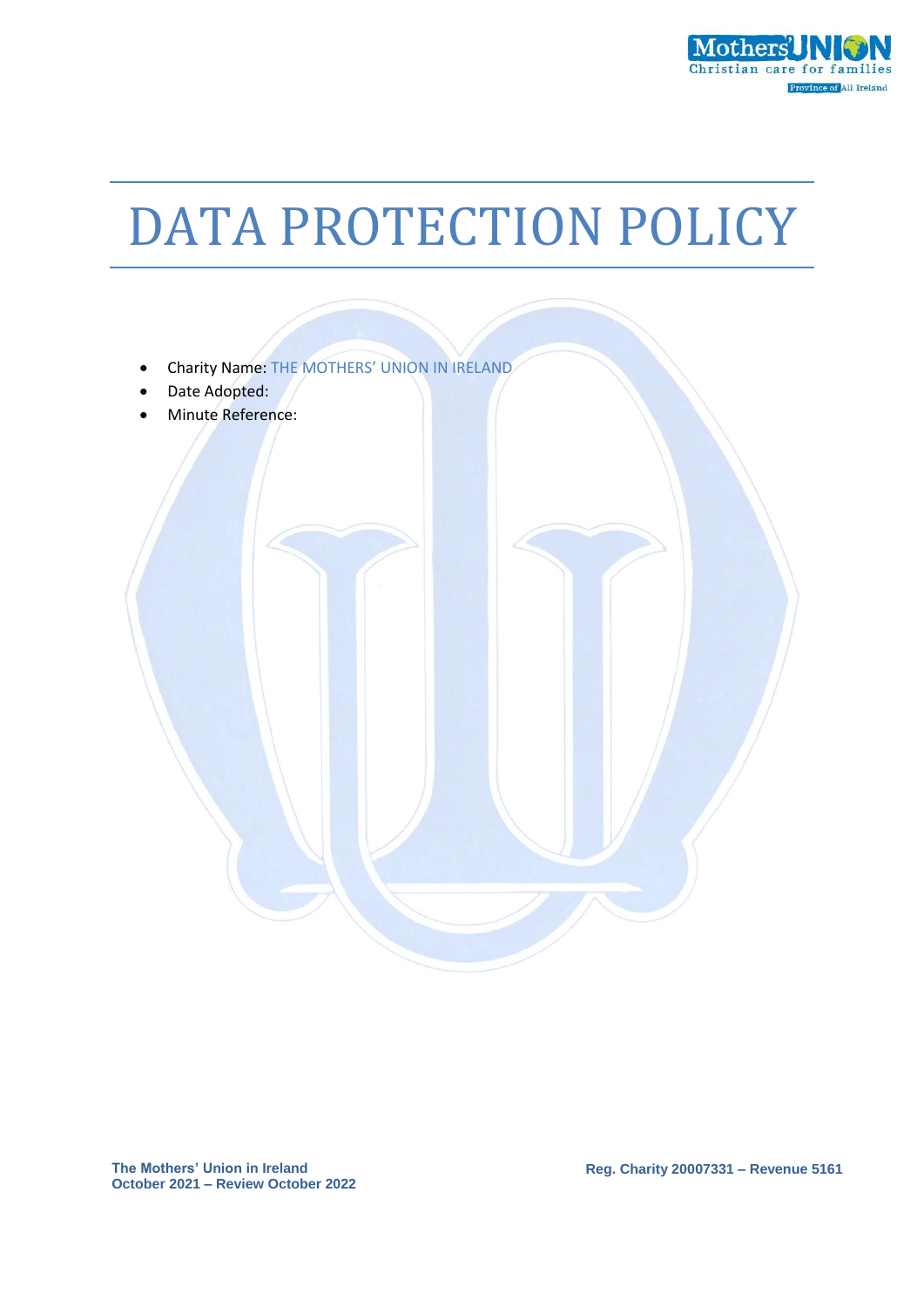

### Preamble

All members of the Board of The Mothers' Union in Ireland ("the Charity") are Charity Trustees within the meaning of the Charities Act 2009.

#### Introduction

This Policy sets out the obligations of the Charity regarding data protection and the rights of customers and suppliers ("data subjects") in respect of their personal data under the General Data Protection Regulation ("the Regulation").

The Regulation defines "personal data" as any information relating to an identified or identifiable natural person (a data subject); an identifiable natural person is one who can be identified, directly or indirectly, in particular by reference to an identifier such as a name, an identification number, location data, an online identifier, or to one or more factors specific to the physical, physiological, genetic, mental, economic, cultural, or social identity of that natural person.

This Policy sets out the procedures that are to be followed when dealing with personal data. The procedures and principles set out herein must be followed at all times by the charity, its employees, volunteers, agents, contractors, or other parties working on behalf of the charity.

The charity is committed not only to the letter of the law, but also to the spirit of the law and places high importance on the correct, lawful, and fair handling of all personal data, respecting the legal rights, privacy, and trust of all individuals with whom it deals. If charities are not compliant, they can face a fine of up to 4% of their turnover or  $\epsilon$ 20m, whichever is larger.

### The Data Protection Principles

This Policy aims to ensure compliance with the Regulation. The Regulation sets out the following principles with which any party handling personal data must comply. All personal data must be:

- processed lawfully, fairly, and in a transparent manner in relation to the data subject;
- collected for specified, explicit, and legitimate purposes and not further processed in a manner that is incompatible with those purposes; further processing for archiving purposes in the public interest, scientific or historical research purposes or statistical purposes shall not be considered to be incompatible with the initial purposes;
- adequate, relevant and limited to what is necessary in relation to the purposes for which it is processed;
- accurate and, where necessary, kept up to date; every reasonable step must be taken to ensure that personal data that is inaccurate, having regard to the purposes for which they are processed, is erased or rectified without delay;
- kept in a form which permits identification of data subjects for no longer than is necessary for the purposes for which the personal data is processed; personal data may be stored for longer periods in so far as the personal data will be processed solely for archiving purposes in the public interest, scientific or historical research purposes or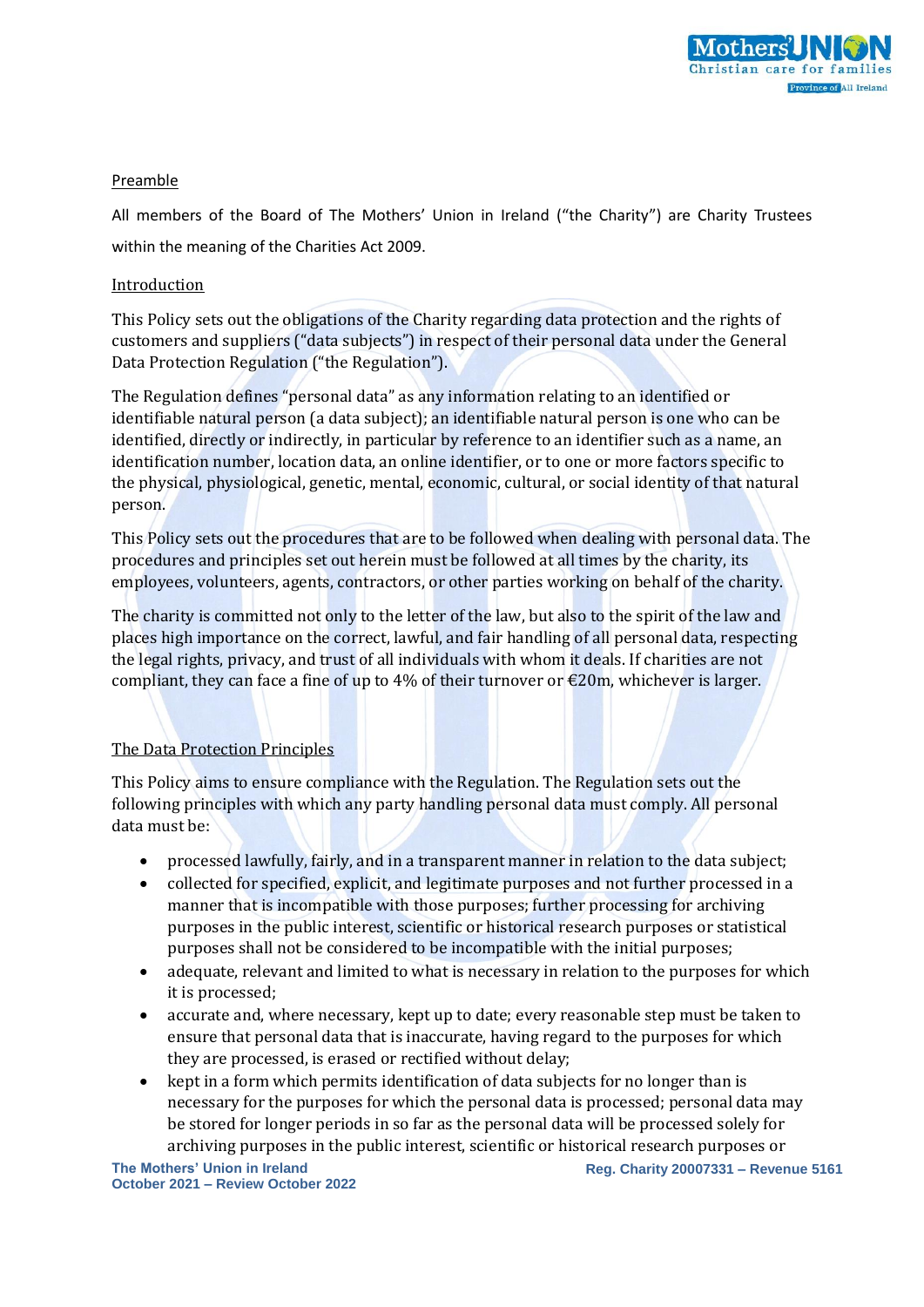

statistical purposes subject to implementation of the appropriate technical and organisational measures required by the Regulation in order to safeguard the rights and freedoms of the data subject;

 processed in a manner that ensures appropriate security of the personal data, including protection against unauthorised or unlawful processing and against accidental loss, destruction or damage, using appropriate technical or organisational measures

#### Data Processing by External Suppliers

It is the responsibility of the nominated 'Data Owner' (for each activity a person is logged as responsible for the handling of personal data) within the Dioceses to approve all subcontractors used by the Charity to process personal data on its behalf, according to the requirements of this procedure. It is the responsibility of the owners of third-party relationships to ensure that all data processing by third parties are carried out according to the requirements of this procedure. Regular audits of third-party compliance shall be carried out by the Data Owner, who shall be responsible for them.

#### Consent

Consent is defined as any indication on the part of the data subject that he or she agrees that their personal data may be processed. Consent must be given freely, without any duress, it must be specific, informed and without ambiguity and shall be granted by the data subject either by way of a statement or through clear, affirmative action on his or her part.

In relation to the processing of personal data of children under the age of 16, the Charity requires additional consent from the person who has parental responsibility over the child and the Charity must be able to demonstrate that this additional consent has been provided, as per a Parental Consent Form and that it has taken reasonable efforts to ensure that the claim of parental responsibility is authentic and true, including the use of available technology.

#### Retention Procedure

#### *Role: Responsibility*

President: To ensure that the collection, retention and destruction of all personal data by each department is carried out according to the requirements of the GDPR.

President: To ensure that all HR records are retained no longer than 6 years in total.

Administrator: To ensure that all Health and Safety records are retained in accordance to the Charity's Public Liability Insurance policy (normally 40 years).

Hon Treasurer:To ensure that all financial records, including accounting and tax records are retained for no longer than 7 years.

Hon Treasurer:To ensure that all relevant statutory and regulatory records are retained for statutory limitation periods (with the exception of the aforementioned records listed above).

Hon Treasurer: Donor's data if lapsed should not be kept beyond the 7 years tax audit.

Administrator: To ensure that all relevant statutory and regulatory records are retained (with the exception of the aforementioned records listed above).

Administrator: Consent to receive communication is advised to be refreshed every 2 years.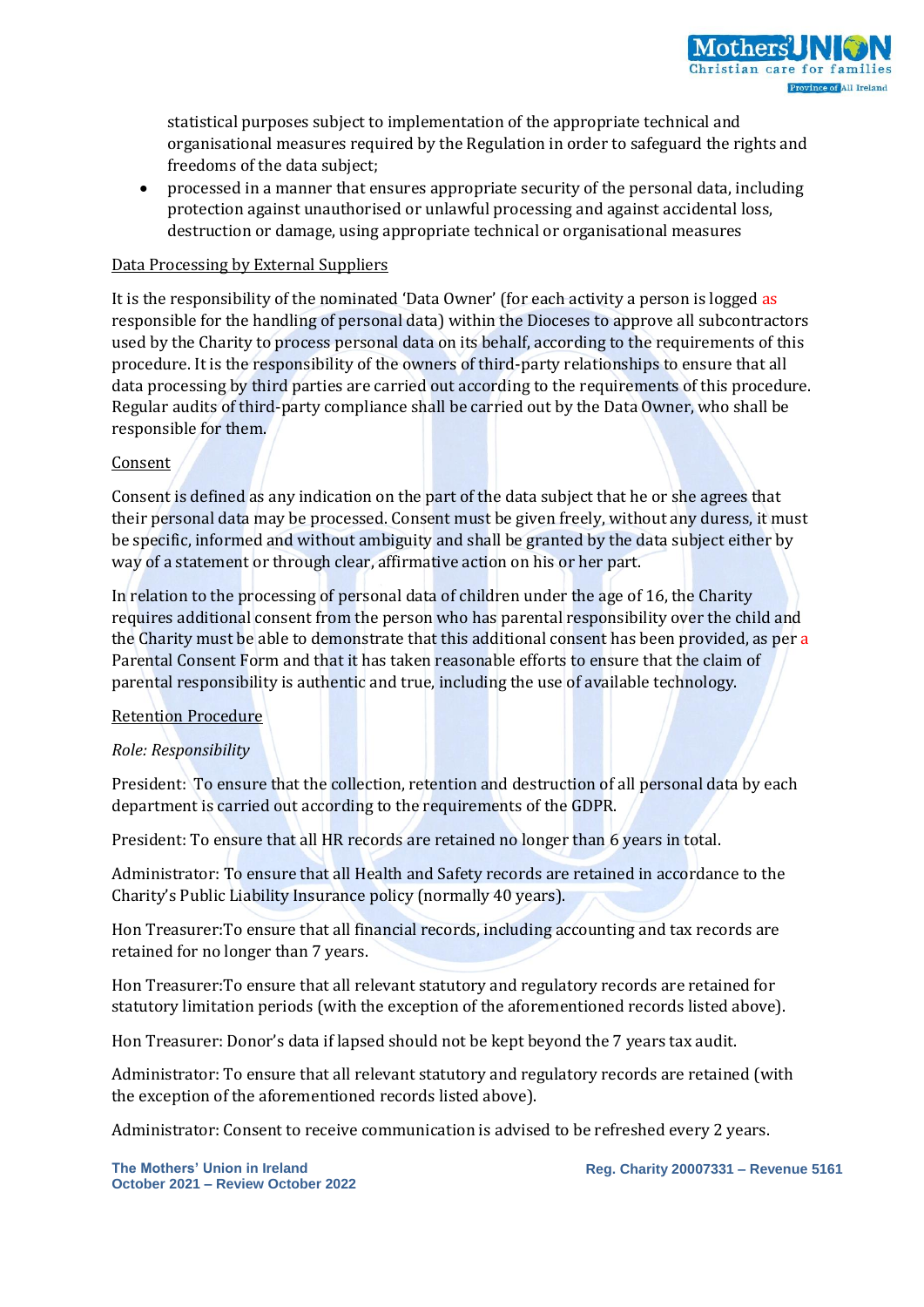

## Data Breach

The Charity is required to provide the following to the supervisory authority in case of a data breach:

- A description of the nature of the personal data breach;
- The categories of personal data that have been affected by the breach:
- The number, which may be approximated if necessary, of data subjects affected by the breach;
- The number, which may be approximated if necessary, of personal data records affected by the breach;
- The name and contact details of the Data Owner (individual nominated within the Charity as responsible for the security of that data);
- The likely outcomes of the personal data breach;
- Any measures taken by the Charity to address and/or mitigate the breach; and
- All other information regarding the data breach.

# General Training

The Charity is responsible for ensuring that all of its volunteers are aware of their personal responsibilities in relation to personal data, ensuring that it is properly protected at all times and is processed only in line with the Charity's procedures.

To this end, the Charity shall ensure that all of its volunteers are given appropriate and relevant training.

# The Data Subjects Rights

- The right to access personal information;
- The right to withdraw consent;
- The right to amend personal data;
- The right to request that personal data be permanently deleted;
- The right to strict processing; and
- The right to raise an official complaint with the relevant authority;

### Keeping Data Subjects Informed

The Charity shall ensure that the following information is provided - by reference to this Data Protection Policy - to every data subject when personal data is collected:

- Details of the Charity including, but not limited to, the identity of its Data Owner;
- The purpose(s) for which the personal data is being collected and will be processed and the legal basis justifying that collection and processing;
- Where applicable, the legitimate interests upon which the Charity is justifying its collection and processing of the personal data;
- Where the personal data is not obtained directly from the data subject, the categories of personal data collected and processed;
- Where the personal data is to be transferred to one or more third parties, details of those parties;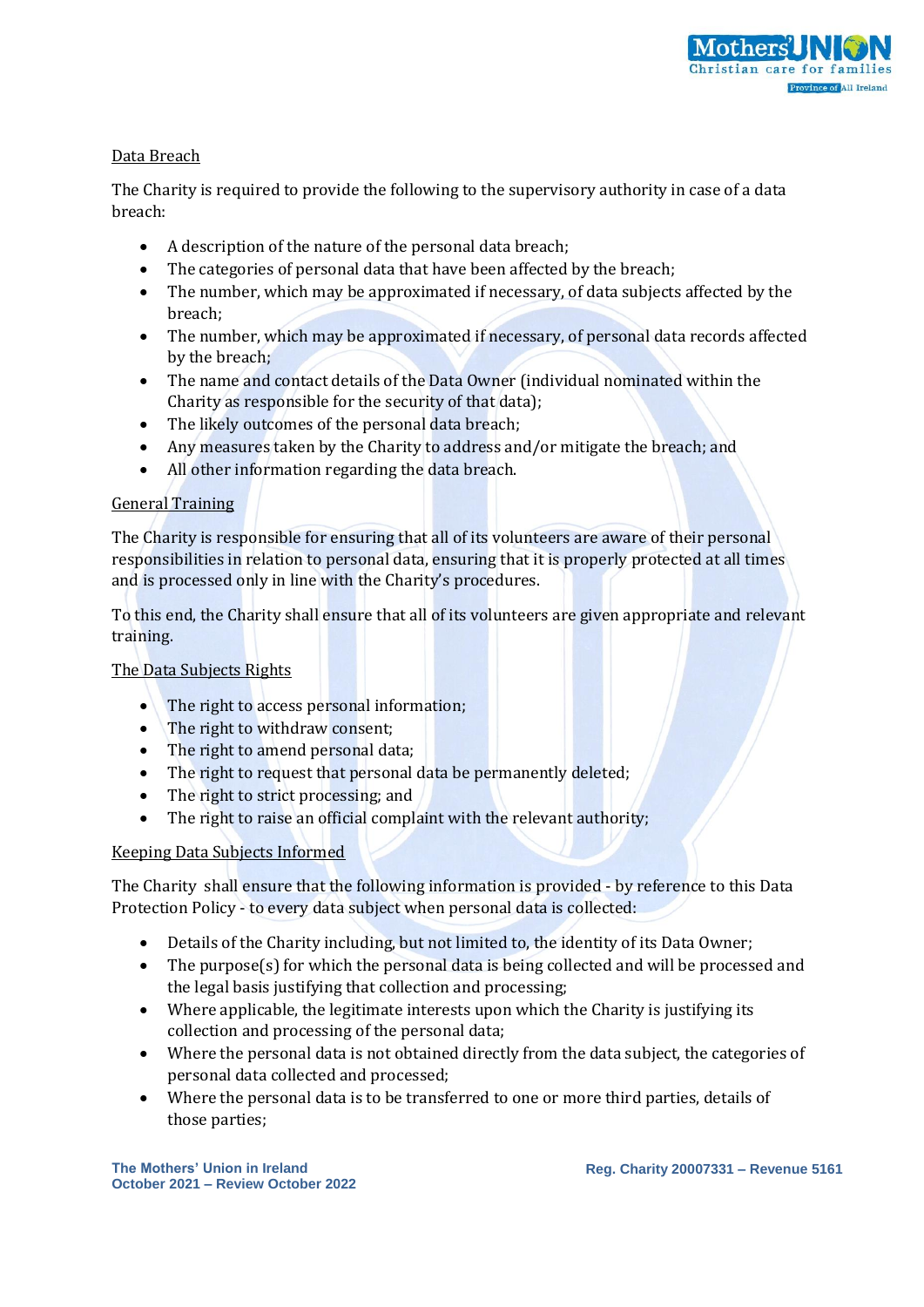

- Where the personal data is to be transferred to a third party that is located outside of the European Economic Area (the "EEA"), details of that transfer, including but not limited to the safeguards in place;
- Details of the length of time the personal data will be held by the Charity (or, where there is no predetermined period, details of how that length of time will be determined);
- Details of the data subject's rights under the Regulation;
- Details of the data subject's right to withdraw their consent to the Charity processing of their personal data at any time;
- Details of the data subject's right to complain to the Office of the Data Protection Commissioner (the 'supervisory authority' under the Regulation);
- Where applicable, details of any legal or contractual requirement or obligation necessitating the collection and processing of the personal data and details of any consequences of failing to provide it;
- Details of any automated decision-making that will take place using the personal data (including but not limited to profiling), including information on how decisions will be made, the significance of those decisions and any consequences.

The information set out below shall be provided to the data subject.

## Data Protection Measures

- The Charity shall ensure that all its employees, volunteers, agents, contractors, or other parties working on its behalf comply with the following when working with personal data:
- All emails containing personal data should be password protected and encrypted as attachments if the diocese is capable;
- Where any personal data is to be erased or otherwise disposed of for any reason (including where copies have been made and are no longer needed), it should be securely deleted and disposed of. Hard copies should be shredded, and the more sensitive of personal data be securely shredded.
- Personal data may be transmitted over secure networks only; transmission over unsecured networks is not permitted in any circumstances – if in doubt over the security of a network please seek the advice of the IT Manager at Mary Sumner House (ITManager@mothersunion.org);
- Personal data may not be transmitted over a wireless network if there is a wired alternative that is reasonably practicable;
- Personal data contained in the body of an email, whether sent or received, should be copied from the body of that email and stored securely. The email itself should be deleted. All temporary files associated therewith should also be deleted;
- Where Personal data is to be transferred in hardcopy form it should be passed directly to the recipient or postal service, preferably tracked;
- All hardcopies of personal data, along with any electronic copies stored on physical, removable media should be stored securely in a locked box, drawer, cabinet or similar;
- No personal data may be shared informally and if volunteer, agent, sub-contractor, or other party working on behalf of the Charity requires access to any personal data that they do not already have access to, such access should be formally requested from the Data Owner.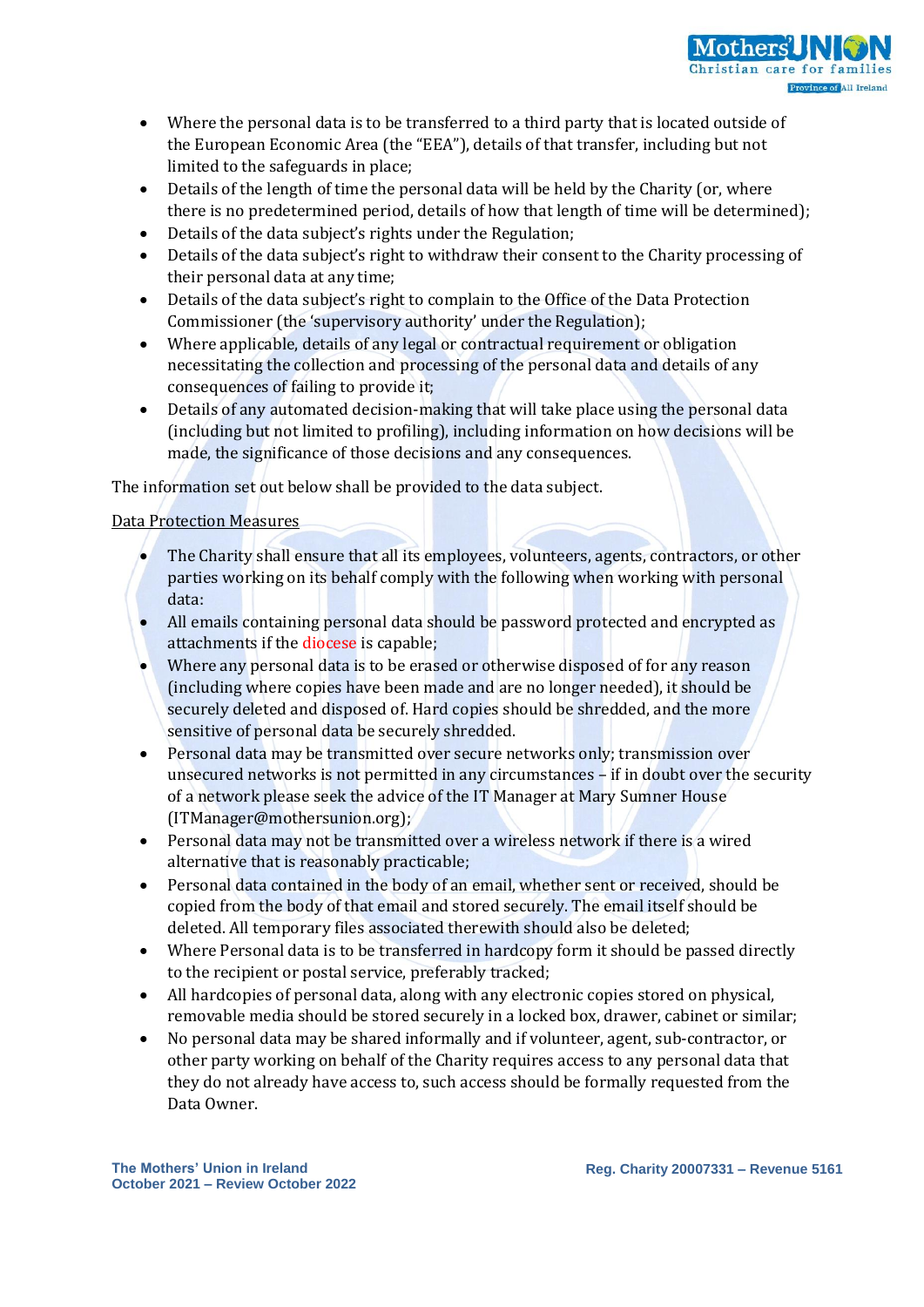

- No personal data may be transferred to volunteers, agents, contractors, or other parties, whether such parties are working on behalf of the Charity or not, without the authorisation of the Diocesan Hon Treasurer.
- Personal data must be handled with care at all times and should not be left unattended or on view to unauthorised employees, volunteers, agents, sub-contractors or other parties at any time.
- If personal data is being viewed on a computer screen and the computer in question is to be left unattended for any period of time, the user must lock the computer and screen before leaving it.
- All personal data stored electronically should be encrypted and backed up.
- All electronic copies of personal data should be stored securely.
- All passwords used to protect personal data should be changed regularly and should not use words or phrases that can be easily guessed or otherwise compromised. All passwords should contain a combination of uppercase and lowercase letters, numbers, and symbols.
- Under no circumstances should any passwords be written down or shared between volunteers, agents, contractors, or other parties working on behalf of the Charity, irrespective of seniority or department. If a password is forgotten, it must be reset using the applicable method. IT staff do not have access to passwords.

## Organisational Measures

The Charity shall ensure that the following measures are taken with respect to the collection, holding, and processing of personal data:

- All volunteers, agents, contractors, or other parties working on behalf of the Charity shall be made fully aware of both their individual responsibilities and the Charity's responsibilities under the Regulation and under this Policy, and shall be provided with a copy of this Policy;
- Only volunteers, agents, sub-contractors, or other parties working on behalf of the Charity that need access to, and use of, personal data in order to carry out their assigned duties correctly shall have access to personal data held by the Charity;
- All volunteers, agents, contractors, or other parties working on behalf of the Charity handling personal data will be appropriately trained and supervised to do so;
- Methods of collecting, holding and processing personal data shall be regularly evaluated and reviewed;
- The performance of those volunteers, agents, contractors, or other parties working on behalf of the Charity handling personal data shall be regularly evaluated and reviewed;
- All volunteers, agents, contractors, or other parties working on behalf of the Charity handling personal data will be bound to do so in accordance with the principles of the Regulation and this Policy by contract;
- All volunteers, agents, contractors, or other parties working on behalf of the Charity handling personal data must ensure that any and all of their employees who are involved in the processing of personal data are held to the same conditions as those relevant employees and volunteers of the Charity arising out of this Policy and the Regulation;